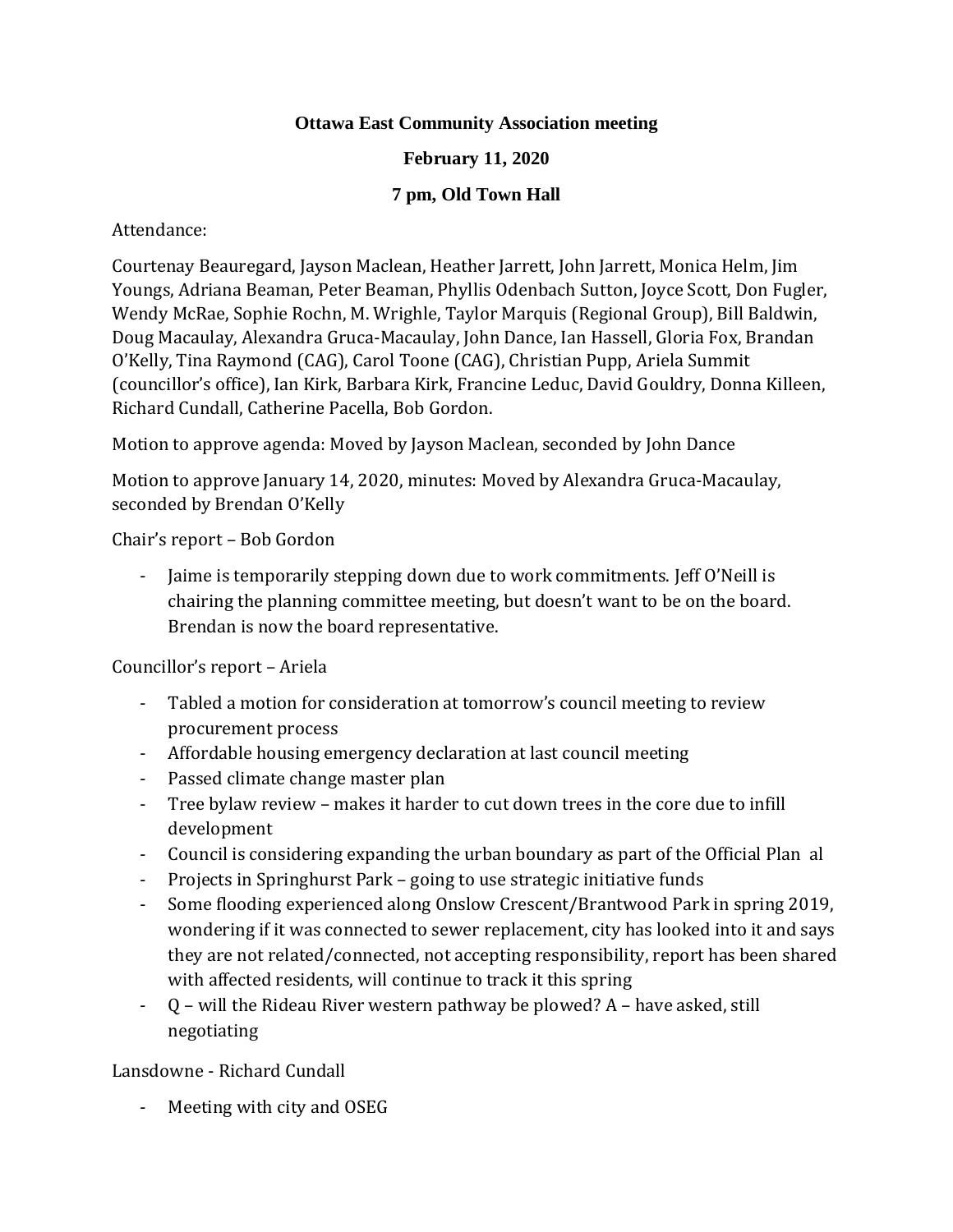- Consultation to begin soon, online and four in-person consultations around the city
- City agreed to do a follow up survey in April and share the information
- Suggestion that the OOECA may want to take a position once more information is obtained, along with "sister" communities

Regional Group – Taylor Marquis

- Tower 2A scheduled for March
- 1C next condo application, hoping for that to be submitted next week
- Grand Allee Park moving into detailed design stage
- Q have people started moving into Terrace 1? A yes, it has started
- $-Q-1C$  what is planned? A nine storey condo building
- Q why does picture of Grand Allee park not reflect what was proposed? A marketing

Treasurer's update – Don Fugler

- Same as last month - \$24, 579.78

Special Meeting expenditure request – John Dance

- 2018 board approved motion for a plaque commemorating Main Street
- Main Street has really transformed our community, want to recognize the partnership involved
- Motion to approve up to \$1500.00 for a plaque commemorating the renewal of Main Street - moved by John Dance, seconded by Alexandra Gruca-Macaulay, motion approved

Committee reports:

Planning – Brendan O'Kelly (\*see committee report attached)

- Zoning of Hawthorne Avenue
- In 2015, city consultations with community, city has recommended that Hawthorne be zoned as TM12 vs TM7 (like Main Street)
- Consensus at OOECA planning committee is that Hawthorne should be rezoned to match Main Street
- Review of R4 Zoning (up to four storeys)
- 39 Riverdale Avenue hydro station recommended for heritage designation

SLOE – Jayson Maclean (\*see committee report attached)

- Hosting a meeting of CAFEs (overarching group for environmentally interested groups/community associations) on March 1 at Old Town Hall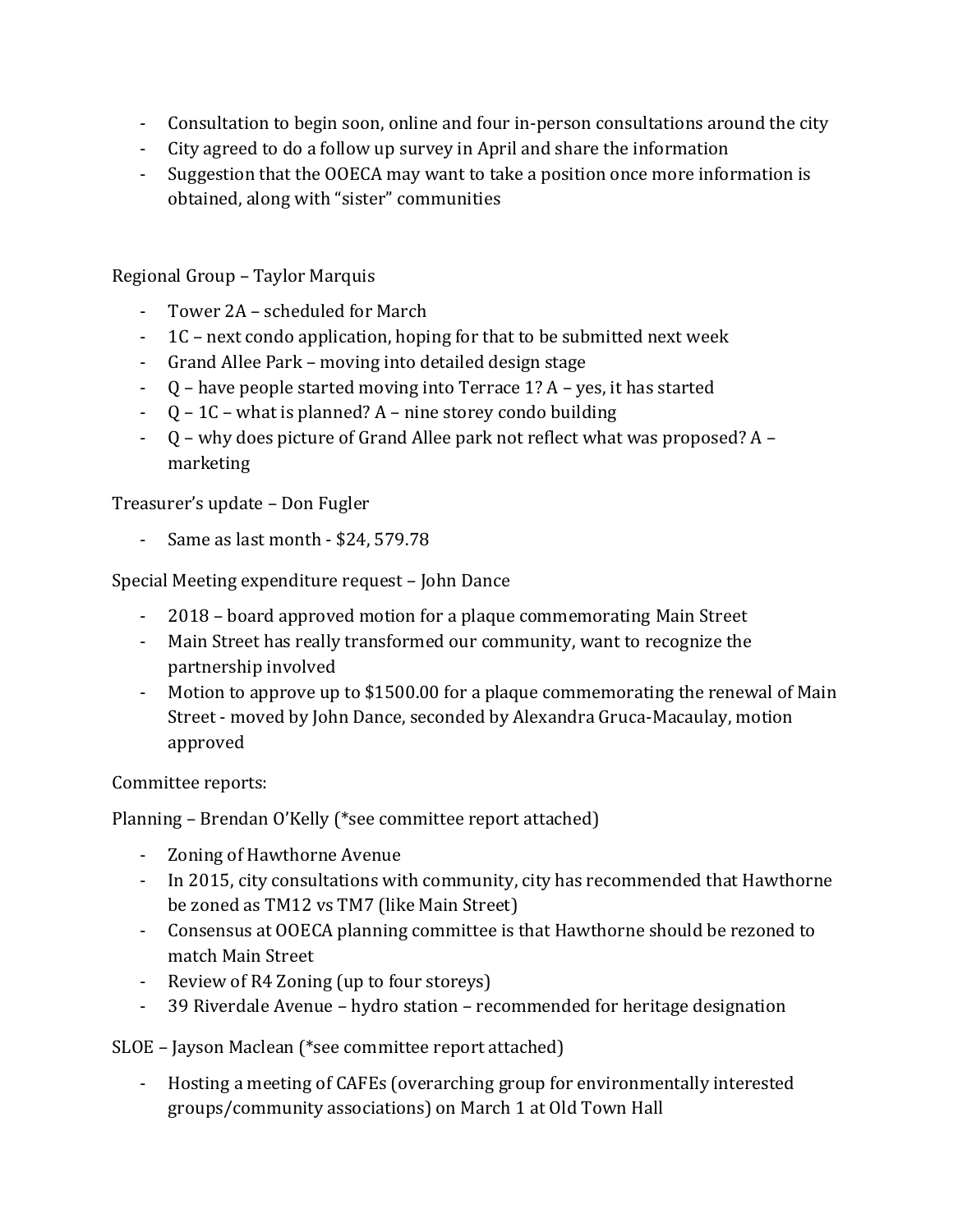- Still working on getting a few new projects up and running, looking for volunteers (focus on trees, community outreach, climate change, river trail)

Parks and Greenspace – Alexandra Gruca-Macaulay

- Strategic initiative funds will now be used for all the Springhurst Park projects, earmarked CiLP funds now directed to community centre
- Request that volleyball court stay available to the general public (vs. private bookings of the court)
- Ballentyne Park need to have it back as a community park once the bridge replacement work is done
- Grand Allee Park time to reopen conversation of park, discussed about four years ago, community partners will be part of working group (ie: Regional, CAG, SLOE, OOECA, city)

Transportation – John Dance, on behalf of Tom Scott

- Safety of intersection of MacGillvray and McNaughton – city to look at it, safety concerns have been raised

Greystone – Peter Tobin absent, see committee report attached

Health and Safety – no rep

Membership – Suzanne Johnston absent

CAG – Tina Raymond

- Spring/summer information will be available next week

New Business

- Phyllis Odenbach Sutton 10 Oblats appeal
- No agreement has been signed yet
- Talking with Regional since December to find a resolution to avoid going to an LPAT tribunal
- Some back and forth in the fall if we were under old or new regime for LPAT
- January 2020 appeals were deemed as valid but still proceeding with agreement
- Strong rationale to sign agreement, does give us some reassurance about height
- Appreciate funds received to pursue this, total costs are not clear yet
- Q Any new information on possible school in Deschatelets Building? A still going through rezoning application, due diligence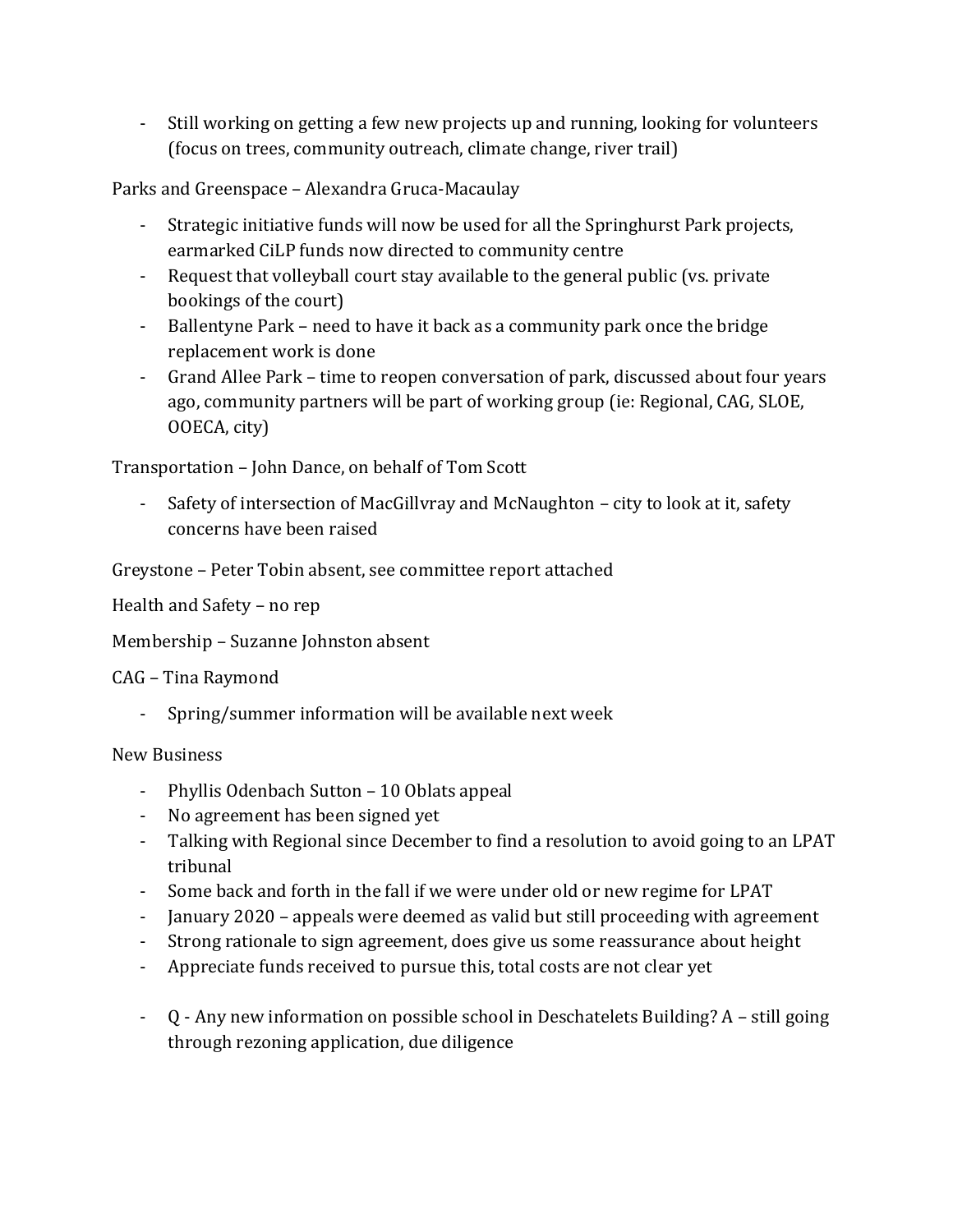- Alta Vista Transportation Corridor – coming up again, councillor has scheduled a meeting this week with other affected communities, Phyllis attending on behalf of OOE

Motion to adjourn: moved by Don Fugler, seconded by John Dance

Attachments:

# **Special General Meeting of the Old Ottawa East Community Association February 11, 2020:**

#### Request for up to \$1,500 for Plaque Commemorating the Renewal of Main Street

In 2018, the OOECA approved the purchase and installation of a plaque commemorating the transformative renewal of Main Street, a \$39 million investment of the City of Ottawa.

The planning and execution of the project involved an enormous effort by the community and others. The result is a street that is vastly better for residents, pedestrians, cyclists and businesses.

As it turns out, the plaque may cost more than \$1,000 (estimates range from about \$600 to \$1400 - Attachment 1) so that approval by at a special general meeting of the OOECA is required.

Poppy Weaver, owner of the Green Door Restaurant has agreed that the plaque may be installed on the Main Street wall of the Green Door or, perhaps as a better fit, on the wall of the adjacent Singing Pebble Books / Café Qui Pense building. Poppy is now considering which type of plaque might look best on the wall.

The wording for the plaque is as per Attachment 2. A few other names were suggested, however, those listed were seen as the ones who made the greatest contributions. Margaret Moriarity has kindly provided the translation.

# **Attachment 1**

# **Estimated Cost of Plaque**

The cost depends on what type of plaque is chosen. The costs (plaque + layout + installation + HST) of three options from Page Graphics (who did the Nature Trail signs) are:

- 1. Brass plaque  $(12" \times 18")$  \$1,407 (like Flora plaque)
- 2. Laser-inlaid \$893 (like Nature Trail plaques)
- 3. Digitally printed \$599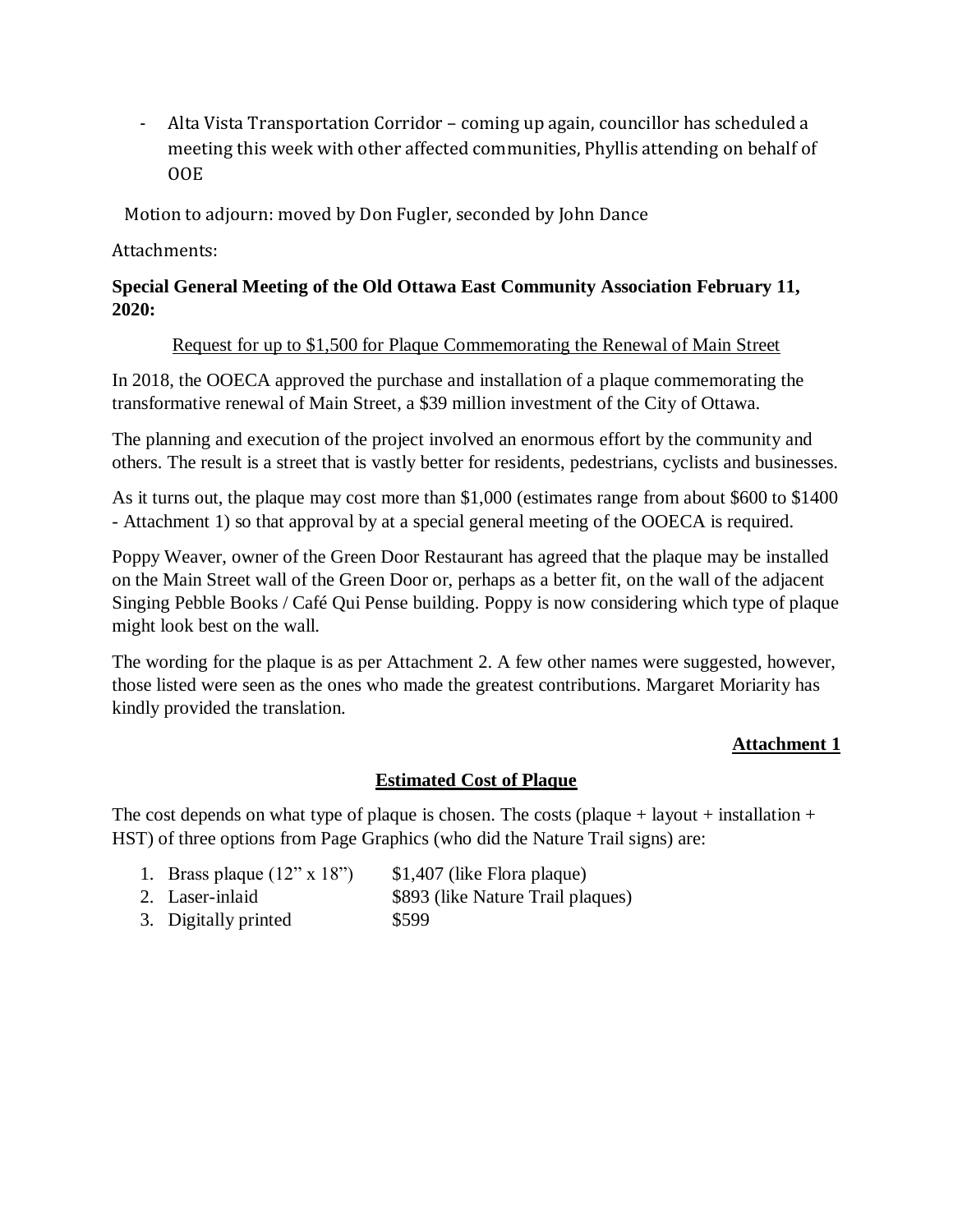| <b>page</b> graphics<br>COMMUNICATE YOUR TRUE NATURE<br>John Dance, Old Ottawa East Community Association, Plaque |        |
|-------------------------------------------------------------------------------------------------------------------|--------|
|                                                                                                                   |        |
| <b>Item</b><br>12"x18" Brass plaque with raised letters.                                                          | 980.00 |
| 12"x18" IMPACT digitally printed panel with<br>mounting hardware                                                  | 265.00 |
| 12"x18" Laser Inlaid Sign with mounting<br>hardware                                                               | 525.00 |
| Design/Layout                                                                                                     | 65.00  |
| Installation                                                                                                      | 200.00 |
|                                                                                                                   |        |
|                                                                                                                   |        |
|                                                                                                                   |        |
|                                                                                                                   |        |

Comparable estimates were received from Ottawa Brass, who made the Flora Footbridge brass plaque and the Main public art aluminum plaque across from the Green Door.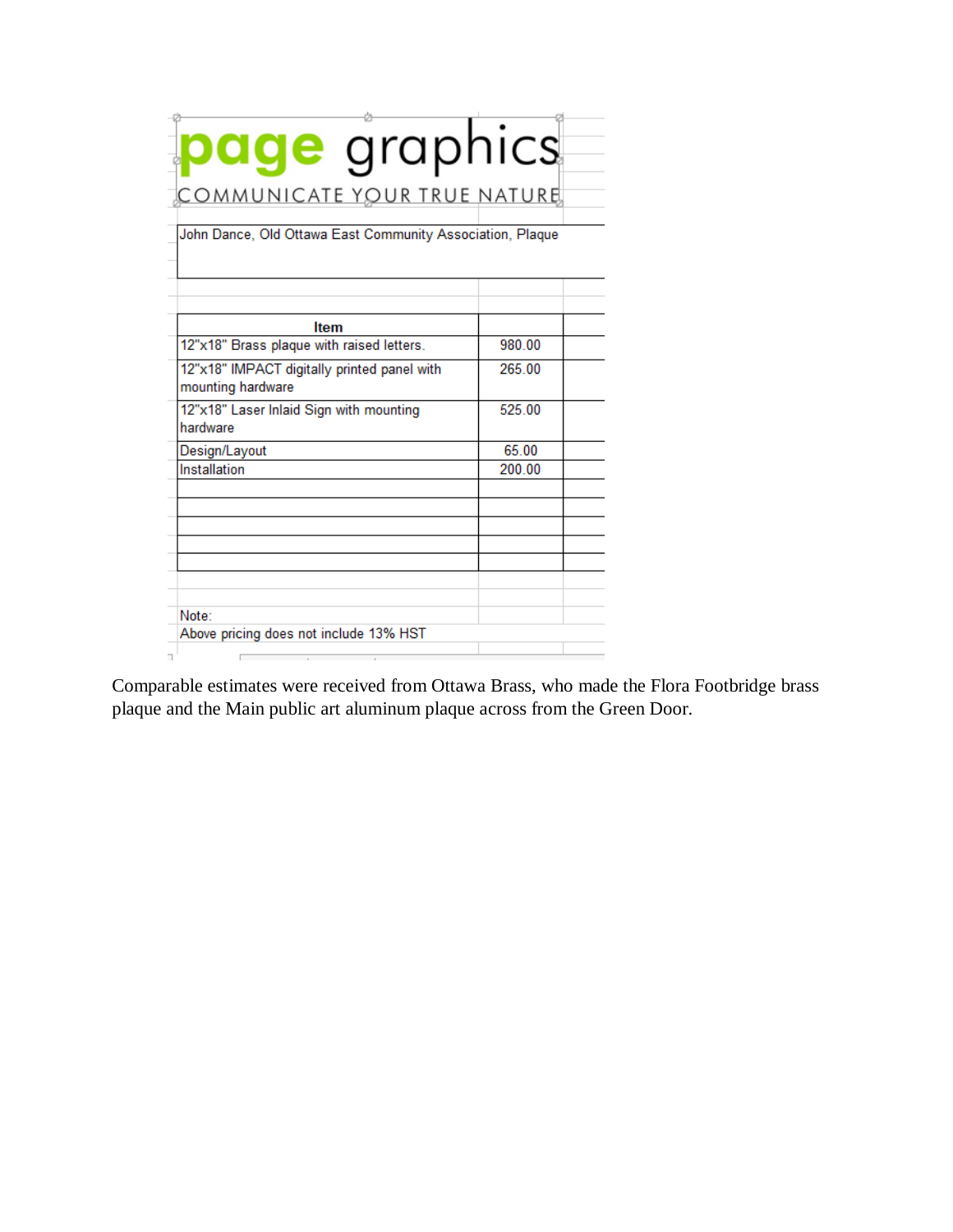# **Attachment 2**

#### **Plaque Wording**

#### **Main Street Transformation**

Main Street, Ottawa's first major "complete street," was officially opened June 17, 2017, by Mayor Jim Watson, Capital Ward Councillor David Chernushenko and OOECA President Phyllis Odenbach Sutton.

After decades of community consultation, Main was rebuilt with the wellbeing of residents, pedestrians and cyclists key to the new design.

The multi-year project was made possible through the efforts of hundreds of people. Special thanks to:

Ron Rose, Stephen Pope, Paul Goodkey, Don Fugler, John Dance, Helen Weaver, Ron Farmer, Donald MacDonald - Community Working Group Members

Josée Vallée - Project Manager

Kornel Mucsi & Robin Bennett - City Staff

Shaun Fraser & Noel Finn - Contractor, Karson Group / Aecon

Ron Clarke & Mike Keating - Lead Designers, Parsons

*Erected by the Old Ottawa East Community Association*

# **Transformation de la rue Main**

La rue Main, première grande « rue conviviale » à Ottawa, fut officiellement inaugurée le 17 juin 2017, par le maire Jim Watson, le conseiller du quartier Capitale, David Chernushenko, et la présidente de l'ACVOE, Phyllis Odenbach Sutton.

Après des décennies de consultation communautaire, la rue fut reconstruite dans le but premier de favoriser la sécurité des résidents, des piétons et des cyclistes.

Ce projet pluriannuel fut possible grâce aux efforts de centaines de personnes. Des remerciements chaleureux sont offerts à :

Ron Rose, Stephen Pope, Paul Goodkey, Don Fugler, John Dance, Helen Weaver, Ron Farmer, Donald MacDonald – Membres du groupe de travail communautaire

Josée Vallée – Gestionnaire de projet

Kornel Mucsi et Robin Bennett – Employés de la ville

Shaun Fraser et Noel Finn– Contractor, Karson Group / Aecon

Ron Clarke et Mike Keating – Concepteurs en chef, Parsons

Plaque érigée par l'Association communautaire du vieux Ottawa-Est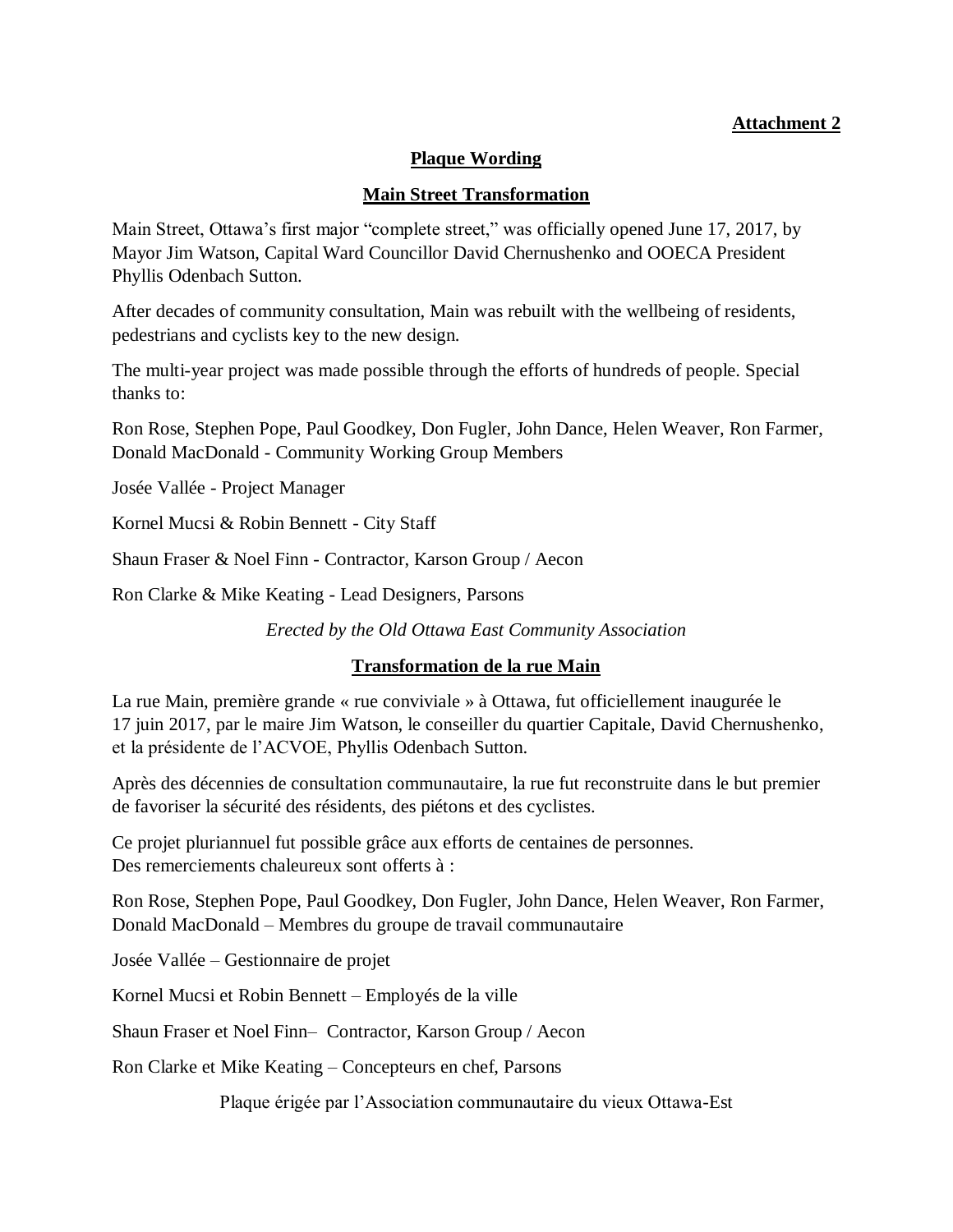# **Committee reports:**

Planning committee:

# **Hawthorne Commercial Development**:

The Site Plan Control Application for 24 Hawthorne has been approved and the developer is not pursuing ground floor commercial space on the property. Currently, the zoning of Hawthorne Ave as TM12 is not very restrictive on the types of residential uses a property can have.

From consultations the OOECA had with the city in 2015 about the zoning of Hawthorne ave, it was expected that it would be zoned to match Main Street's TM7, which is much more restrictive of residential uses and encourages ground floor commercial development.

The consensus at the committee meeting was that ground floor commercial development on Hawthorne would help achieve the community's vision for it as a vibrant, living street. We would like to make it clear that we are in support of ground floor commercial development there.

# **R4 Zoning Review:**

Ottawa currently has a very low vacancy rate, with steeply rising rents. There is a lack of a 'missing middle' in housing being developed in Ottawa to meet this crisis.

Even in areas zoned R4 it is quite costly for developers to construct 3-4 storey multi-unit apartment given requirements for minimum unit sizes, as well as parking requirements, for example. City staff are undertaking to update areas already zoned R4 in the central core to make it easier (and cheaper) to construct multi-unit apartments buildings, thereby providing an alternative to very expensive new concrete-and-steel developments.

The main areas in OOE concerned are those north of the Queensway, the area on Lee's Ave near Springhurst park, properties along Springhurst Ave, as well as along Echo Drive McGillvray between Immaculata and Clegg Street.

# **Infill Monitoring:**

The city has decided against allowing one front yard parking space in infills in the Mature Neighbourhoods, as well as the introduction of front yard garages and car ports on streets where this is not the dominant character. There is discussion of allowing a notched-out space on the first floor of certain houses whose side yards are large enough (1.2+) to be permitted for use as parking.

# **39 Riverdale Heritage Designation:**

It was also announced that five Ottawa Hydro stations are being recommended for Heritage designation, one of which is Old Ottawa East's 39 Riverdale Avenue. As an interesting fact - in 1885 Ottawa was the first municipality in the world to have all its street lights lit by electricity!